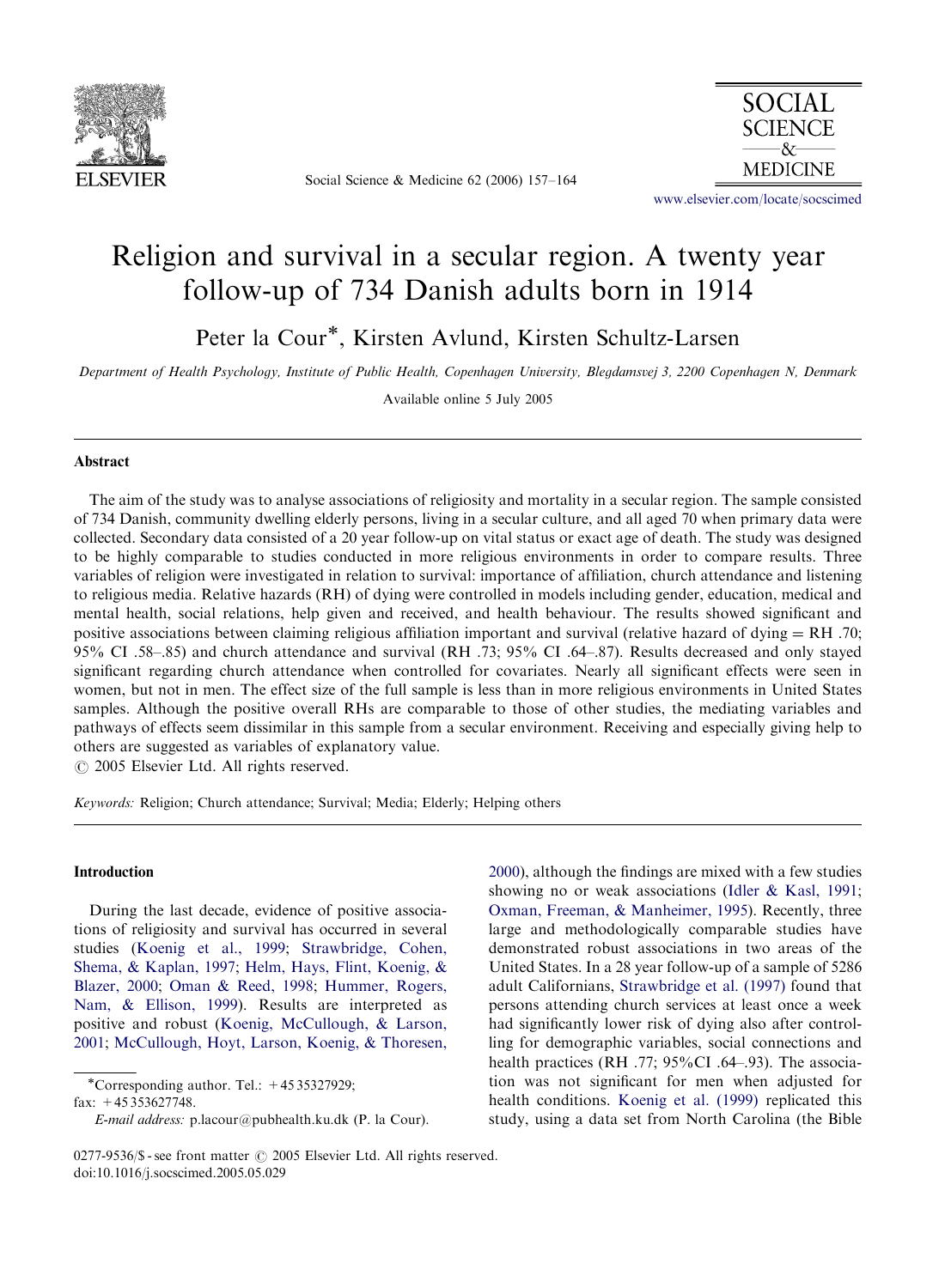Belt), consisting of 3968 elderly persons followed for six years. The effects were larger and stayed significant for both sexes even when controlled for demographics, health conditions, social connections, and health practices (RH .72; 95% CI: .64–.81). The third methodologically comparable study was reported by [Helm et al.](#page-6-0) [\(2000\)](#page-6-0), using the same North Carolina sample but analysing private religious activities (prayer, meditation, Bible study) instead of church attendance. They stratified the analyses by disability and found significant effects only in the non-disabled group, when they controlled for demographics, health conditions and practices, social support and church attendance/religious media (RH 1.47; 95% CI: 1.07–2.03).

A limitation to the three methodologically similar studies has been the locations of the samples. Although they represent religious activity above and below American average, they are based in the religious American culture. The greatest effects are found in the very religious Bible Belt, where persons not demonstrating religious behaviour might be of a special kind in respects other than religious behaviour. Whether such findings from areas of high religiosity can be replicated in predominantly secular cultures and areas has not yet been investigated. The present study presents data from a sample residing in a non-religious atmosphere; a suburb of Copenhagen, Denmark. According to the Inglehart World Values Survey ([Inglehart et al., 2000](#page-6-0)), only 10.5% attended a church service once a month or more in Denmark in 1981, while the same count was 59.0% for the United States. Weekly attendance was 2.8% in Denmark, and 43.8% in the US. In Denmark, 36.7% said that they ''did not believe in God'', while the corresponding percentage was 3.3% in the US.

We tested the following hypotheses: (a) claiming importance in religious affiliation would predict longer survival; (b) frequency of church attendance would predict longer survival, and (c) attending services on radio and TV would predict longer survival. Furthermore, a gender difference would be expected with possibly larger effects in women than in men. It was also hypothesised from previous studies that covariates would explain some, but not all effects.

## Methods

## Sample

Data were collected as part of a longitudinal study of a 1914 birth cohort group in Glostrup, Denmark. The data presented here are derived from a sample survey of 1119 70-year old former or present residents of Glostrup, conducted in 1984 [\(Avlund, Kreiner, &](#page-6-0) [Schultz-Larsen, 1993;](#page-6-0) [Schultz-Larsen, Avlund,](#page-7-0) [& Krei](#page-7-0)[ner, 1992\)](#page-7-0). Seventy-two percent of the total sample participated in a comprehensive medical survey at the Copenhagen County Hospital in Glostrup. During a home visit conducted by an occupational therapist  $1-2$ weeks later, the participants were interviewed about socio-demographics, self-reported functional abilities, habits, and attitudes. Three hundred and sixty-six men and 368 women participated in all phases of the study and constitute the sample here investigated. A register-based study showed that non-participants did not differ significantly from participants on a set of health parameters. The sample has been demonstrated as suitable for generalisation in previous studies on other topics [\(Avlund, Damsgaard, & Hol](#page-6-0)[stein, 1998\)](#page-6-0).

## Assessment

#### Vital status and age

From the Danish Central Person Registry (CPR) data on date of eventual death was extracted up to March 11, 2004. The sample was then dichotomised alive/not alive and the exact age for the living and the exact age of death for the dead were computed. The surviving participants were at the age of either 89 or 90 in 2004.

#### Religiosity

Membership of a religious denomination was answered as: (a) Danish folk church, (b) Catholic, (c) Mosaic, (d) Other, and (e) No membership.

The importance of religious affiliation was measured by the question ''Does this mean something for you?'' yes, no, and I do not know. When required by the statistic procedures, these answers were dichotomised to ''yes'' ''no'', excluding the category of ''I do not know''.

Religious attendance was assessed by the question ''Do you attend services at church?'' never, rarely (i.e. only religious festivals), and often (i.e. more than just religious festivals). These answers were dichotomised into ''never'' vs. ''rare+often''. Participants were also asked if they listened to religious services on the radio or TV and answers were handled as above.

## Covariates

#### **Demography**

Variables of gender and education were included, education was grouped by  $\langle 12 \rangle$  years vs.  $\geq 12$  years.

#### Medical and mental health

Functional ability: Measured by the Mob-T Scale which includes the following items: transfer, walk indoors, go outdoors, walk outdoors in nice weather, walk outdoors in poor weather, and climb stairs. We asked whether the participant felt tired after performing the activities. The scale counts the number of items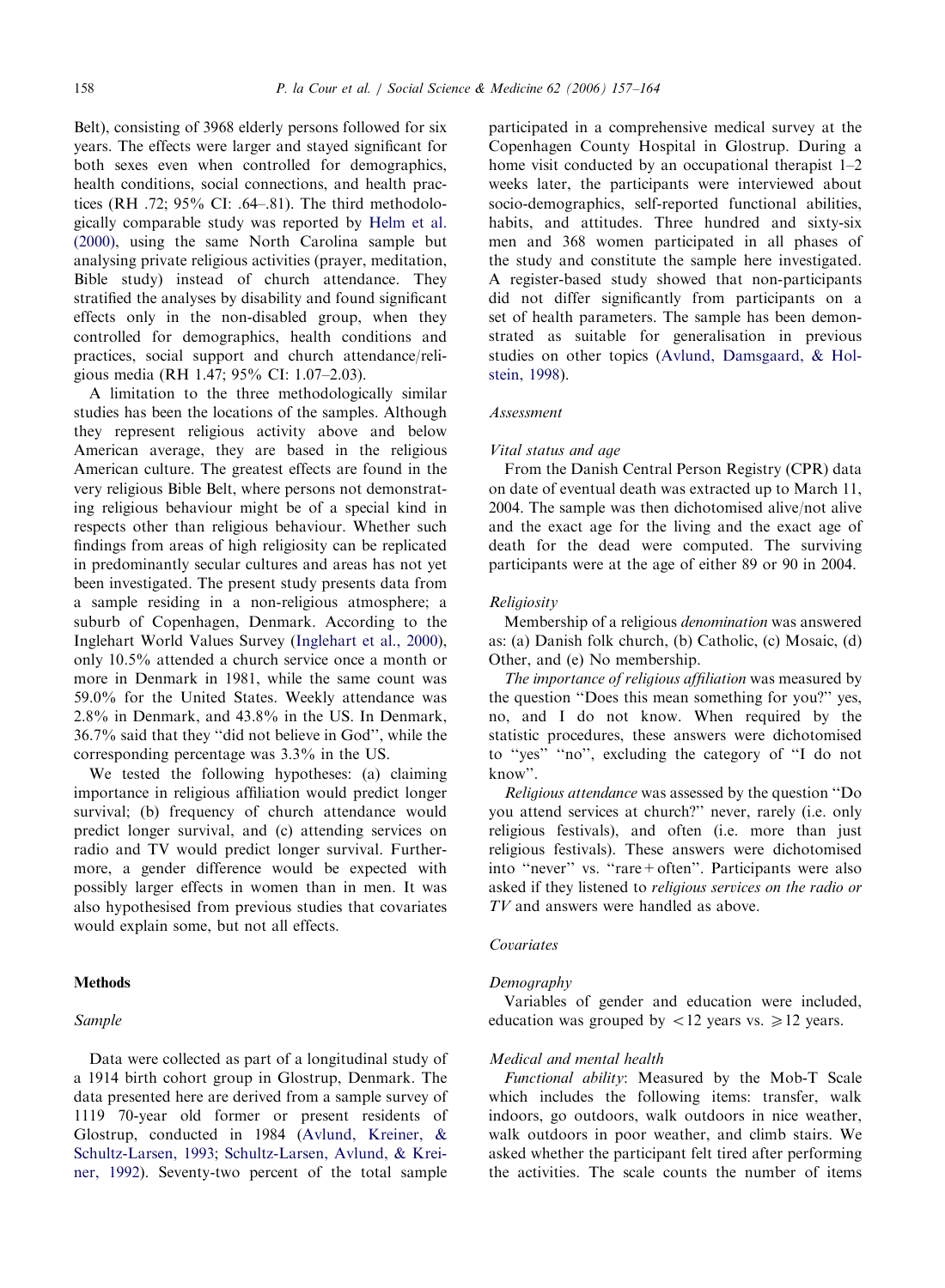where the participants reported no tiredness. High scale score thus describes better function. In the present analyses we combine persons who did not feel tired in 4–6 (non-disabled) and 0–3 activities (disabled).

Reliability tests showed agreement percents from 88.9 to 100 and kappa values from 0.55 to 0.96 for the included items on intra-rater and inter-rater tests ([Avlund, Thudium, Davidsen, & Fuglsang-Sørensen,](#page-6-0) [1995](#page-6-0)). The construct validity of the included items has been tested by the Rasch model of item analysis and showed satisfactory results [\(Avlund et al., 1993\)](#page-6-0). In addition, functional ability as measured by the scale was strongly associated with diagnosed diseases ([Schultz-](#page-7-0)[Larsen et al., 1992](#page-7-0)).

Self-rated health: Dichotomised in categories ''extraordinary good'' and ''good'' vs ''not quite good'' and ''bad''.

Chronic conditions: The participants were extensively investigated with a medical evaluation including a thorough physical examination, ECG, and laboratory tests including haematological, renal, hepatic, and metabolic function tests. The diagnosis of a chronic condition was based on the presence of one or more of the following diseases: stroke, epilepsy, arteriostenosis in lower limbs, myocardial infarction, bronchitis, hypertension, diabetes mellitus, osteoarthrosis.

Depression: No standard depression scale was used, but a depression score was constructed from the following questions: Do you feel content and cheerful? Are you tired in the mornings? Are you tired all through the day? and On the whole, are you content with your life? We distinguished persons with two or more expressions of tiredness and discontent from persons with less.

Anxiety: From the questions: Do you suffer from anxiety attacks? and Are you afraid to be alone during the daytime? an anxiety score was computed. Answers were coded as any positive answer vs. none.

#### Social connections

Marital status/living alone: Data was grouped into ''unmarried, divorced, or widowed in 1984'' vs. ''married''.

Social contact frequency: Measured by questions about weekly contacts with children, grandchildren, and friends and grouped into ''yes'' vs. ''no''.

Help given to others: Measured by questions of whether to have (a) taken care of others, (b) sewed for others, (c) made repair for others, and (d) helped others with house work during the last month. We distinguished those who gave help with one or more of these items from those who did not give help.

Help received: Measured by questions about receiving help from children or friends and grouped into ''yes'' vs. " $no$ ".

Help from the public social system during the last month was grouped into "yes" vs. "no".

## Health behaviour

Smoking: Entered as "daily" vs. "more seldom".

Alcohol: Measures of beer, wine and liquor was summed on a weekly basis. The sample was dichotomised in people drinking more than 14 units of alcohol a week vs. people who drank less.

BMI: Recent tables of body mass index BMI, (weight in kilograms divided by height in metres squared) defines BMI over 25 as overweight. Sample was divided in over vs. under BMI 25. This measure was found equal to overweight defined as the highest BMI quintile, as used in some previous studies.

All covariates above were significantly associated with survival except the variables of anxiety, marital status, receiving help from others (while giving help to others was highly significant) and the BMI.

## Statistical analysis

The basic comparisons and estimations while generating the groups in the dichotomous variables were assessed by means, cross-tabulations and Kaplan–Meier survival analysis. Associations between religious measures, baseline demographics and health variables were done as cross-tabulations with risk estimates (odds ratios) and Pearson Chi-Square (2-sided) indicating significance level. The associations between the religion variables (importance, church attendance, religious media) and survival were made repeating the statistical model used in the three directly comparable studies ([Koenig et al., 1999;](#page-7-0) [Strawbridge et al., 1997](#page-7-0); [Helm et](#page-6-0) [al., 2000](#page-6-0)), i.e. a five-step Cox proportional hazard regression model for survival analysis. Exact age with two decimals by March 11, 2004 or by death was entered as time measure; death before March 11, 2004 was entered as censoring event. Analyses of the three religion variables were done separately, following the five-step model: First examining the religion variable alone, second adding the gender and education variables as covariates in the model 2. Model 3 added control for the physical and mental health variables (functional abilities, self-reported health, chronic conditions, depression and anxiety); model 4 added the social connections variables (marital status/living alone, frequency of social contact, help given to others, help received, and help from the public social system); and model 5 added the health behaviour variables (smoking, alcohol consumption, and the BMI). The analyses were performed both on the total sample and separately for each gender (excluding the gender covariate in model 2). All analyses were made using SPSS v. 12 statistical software package.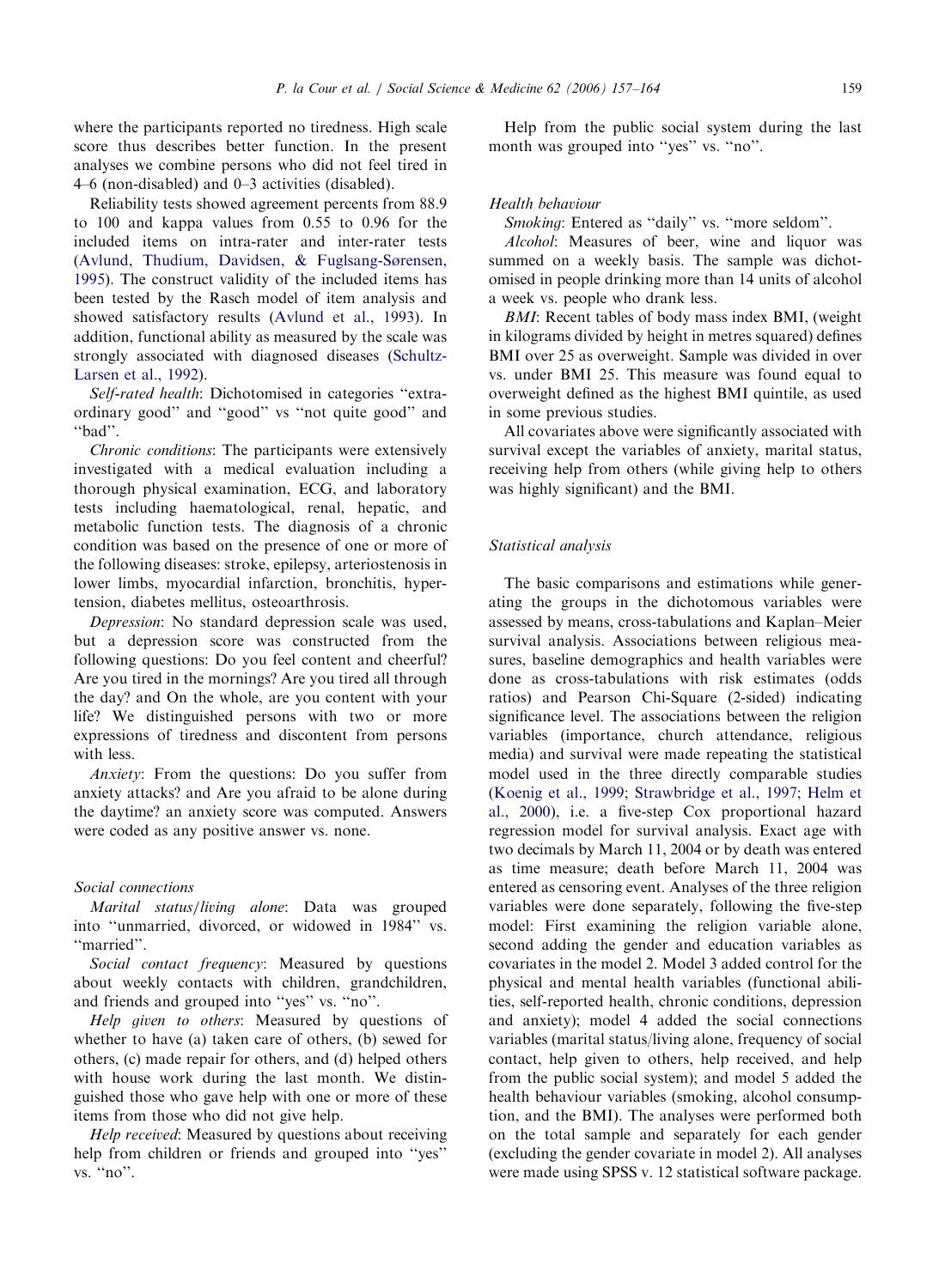## **Results**

## Baseline data and associations

#### Religion

Members of the Danish Folk Church formed 94.4% and this reflects the special Danish arrangement, where any newborn becomes a member of the Folk Church by baptism, unless active withdrawal procedure is performed. 1.4% were members of the Catholic Church, 1.8% of other religious community and 2.7% declared non-membership of any religious denomination. Religious denomination was not statistically related to gender, but 14 of the 20 non-members were men.

Thirty-nine percent of the sample found religious affiliation to be important, 65% attended church sometimes or often, and 52% listened to religious services on radio or TV.

The measures of religiosity were all significantly, but not very highly, correlated: Importance of religious affiliation and church attendance  $r = .43$ ; importance and TV/radio service-attendance  $r = .41$ ; and TVattendance and church attendance  $r = .22$ , all  $p < .01$ .

The bivariate associations between the religion variables and covariates are shown in [Table 1.](#page-4-0)

People indicating religious affiliation to be important in 1984 were more likely to be female, better educated, to live alone, to have close contact with children and friends, to give help and receive help from others. They were less likely to smoke and to drink alcohol. There were no differences in health parameters. Church attenders (in 1984) were more likely to be female, to have contact with children and friends, to receive and give help to others and to be overweight compared to non attenders. People attending religious services on radio or TV in 1984 were more likely to be female, without a living partner, to have received help from others (not gave help) and to drink less alcohol.

## **Mortality**

People indicating religious affiliation to be important were less likely to die during the 20 years follow-up period (70.0% vs. 83.0%,  $\chi^2 = 13.7$ , 1 df, p < .001).

The unadjusted Kaplan–Meier means of survival time were 83.40 years (SD .37) for the group indicating importance of affiliation and 81.80 (SD .35) for the group not indicating importance ( $p$  for difference  $< .001$ , survival time limited to 90.22). The unadjusted survival curves are shown in [Fig. 1.](#page-5-0) The difference was gender specific with the largest association in women (women, difference in age for religious affiliation important/not important: 1.26 years,  $p = .03$ , men, difference 0.30 years, ns).

Participants going to church often or sometimes in 1984 were also less likely to die in the 20-year follow-up period (74.4% vs. 81.6%,  $\chi^2 = 4.8$ , 1 df,  $p = .03$ ). The expected survival for attenders would be 83.30 (SD .28) in comparison to participants not attending church 81.33 (SD .39), p for difference  $< .001$ , survival time limited to 90.22. Again the largest associations were seen in women (women, difference in mean age church/non-church 2.19 years,  $p = .02$ ; men, 1.34 years,  $p = .04$ .

Listening/not listening to religious service in the media in 1984 did not predict differences in survival (75.4% vs. 78.5%,  $\chi^2 = 1.0$ , 1 df,  $p = .32$ ). Expected mean ages were 82.79 (SD .33) for those who listened, and 82.43 (SD .33) for those who did not listen, difference not significant.

[Table 2](#page-5-0) presents the hazard ratios on survival of participants claiming religious affiliation to be/not to be important. Participants claiming affiliation to be important had lower relative hazard of dying within the 20 year follow up. When controlled for gender, education, health, social support and health behaviour the hazard ratios were all reduced and results turned insignificant (at borderline level,  $p = .055$  in models 3 and 4). Analysing each gender separately, all RHs were positive towards claiming religious affiliation important for both gender, but statistical significance only showed up for women in models 1 and 2, and no significance occurred for men.

[Table 3](#page-5-0) shows the comparable hazard ratios for church attendance. Church attenders had lower relative hazard of dying within the 20 years than non-attenders. RH was reduced when controlling for covariates, but not as much as above. The relationship stayed significant in all models of control. Again gender differences were important; The hazard ratio stayed significant for women in all models, while significance was only obtained for men without any control of covariates.

Relations of religious media and survival are shown in [Table 4](#page-6-0). No significant relations were found, but increased hazards were found for men and decreased hazards for women.

## **Discussion**

We examined the relationship between three variables of religion and survival of participants after 20 years. We found that church attendance significantly lowered the risk of dying for the whole sample after controlling for all covariates. The findings were especially strong among the women. Claming religious affiliation as important also tended to lower the risk of dying 20 years later, but significance was only found for women and before control for health, social support, and health behaviour. Listening to religious media was not associated with mortality.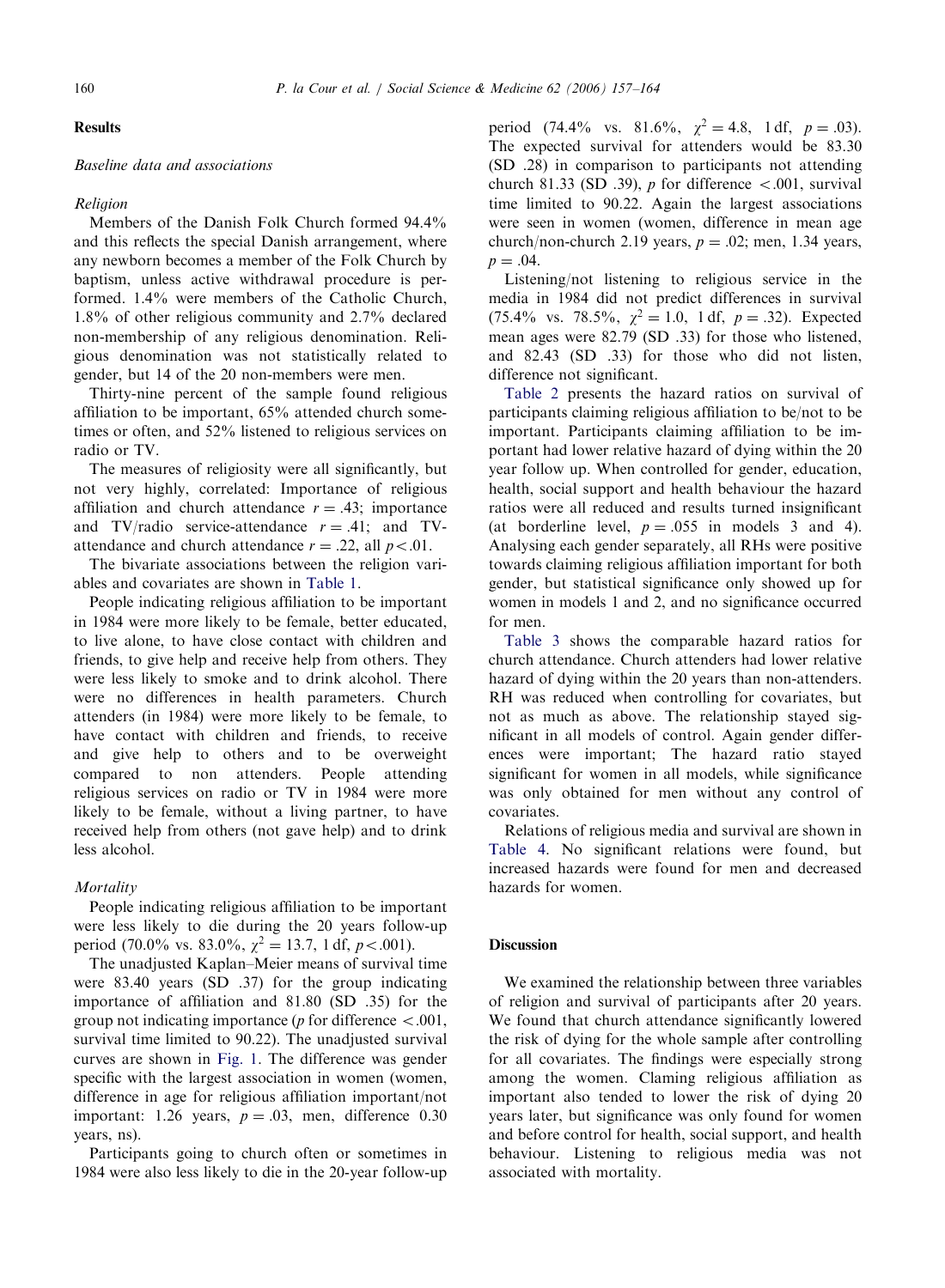<span id="page-4-0"></span>Table 1

Percent and odds ratios of finding religious affiliation important, attending church, and attending TV/radio service in baseline variables

|                                                        | Value                                    | Found<br>religious ratio<br>affiliation<br>important<br>1984 $(\frac{6}{6})^a$ | Odds                             | Attended Odds<br>church<br>1984 $(\frac{6}{6})^b$ | ratio                                | Attended Odds<br>TV/radio ratio<br>service<br>1984 $(\%)^b$ |                                   |
|--------------------------------------------------------|------------------------------------------|--------------------------------------------------------------------------------|----------------------------------|---------------------------------------------------|--------------------------------------|-------------------------------------------------------------|-----------------------------------|
| Demographics                                           |                                          |                                                                                |                                  |                                                   |                                      |                                                             |                                   |
| Gender                                                 | Male<br>Female                           | 35.4<br>62.3                                                                   | $3.00 (2.14 - 4.20)^{***}$       | 61.1<br>69.2                                      | $1.43$ $(1.05-1.94)^{*}$             | 40.5<br>62.7                                                | $2.46$ $(1.83 - 3.31)$            |
| Education                                              | < 12yr<br>$\geqslant$ 12yr               | 47.0<br>61.8                                                                   | $1.84$ (1.12–3.02) * 60.2        | 66.0                                              | $.78(.50-1.30)$                      | 53.1<br>43.0                                                | $.67$ $(.43-1.04)$                |
| Medical and mental health                              |                                          |                                                                                |                                  |                                                   |                                      |                                                             |                                   |
| ADL                                                    | Unimpaired                               | 50.5                                                                           |                                  | 66.5                                              |                                      | 50.8                                                        |                                   |
|                                                        | Impaired                                 | 45.7                                                                           | $.82(.58-1.17)$                  | 62.6                                              | $.84(.61-1.16)$                      | 53.5                                                        | $1.11(.82-1.51)$                  |
| Self-rated health                                      | Extraordinary/good<br>Not quite good/bad | 48.9<br>49.0%                                                                  | $.99$ $(.64-1.52)$               | 66.3<br>60.9                                      | $.79(.54-1.17)$                      | 51.2<br>53.4                                                | $1.09$ (.75–1.59)                 |
| Chronic conditions                                     | Not present                              | 47.1                                                                           |                                  | 68.8                                              |                                      | 49.0                                                        |                                   |
|                                                        | Present                                  | 49.9                                                                           | $1.2$ (.80-1.57)                 | 63.3                                              | $.78(.57-1.08)$                      | 53.0                                                        | $1.17(.87-1.59)$                  |
| Depression                                             | Not present<br>Present                   | 48.8<br>54.2                                                                   | $1.28$ $(.55-2.83)$              | 65.6<br>55.9                                      | $.66(.33-1.33)$                      | 51.3<br>58.8                                                | $1.36(.67-2.73)$                  |
| Anxiety                                                | Not present<br>Present                   | 48.4<br>56.4                                                                   | $1.38$ $(.72 - 2.66)$            | 64.6<br>72.5                                      | $1.45$ (.77-2.73)                    | 51.4<br>54.9                                                | $1.15(.65-2.04)$                  |
| Social connections                                     |                                          |                                                                                |                                  |                                                   |                                      |                                                             |                                   |
| Married (living partner)                               | N <sub>o</sub><br>Yes                    | 60.2<br>42.7                                                                   | .50 $\left(.35-.70\right)^{***}$ | 68.1<br>63.6                                      | $.82(.59-1.13)$                      | 61.4<br>46.4                                                | $.56$ (.40 - .74) <sup>****</sup> |
| Frequency of social contact Less than once a week 43.8 | More than once a week 52.1               |                                                                                | $1.38$ $(.99-1.94)^*$            | 55.6<br>71.3                                      | $.1.98$ $(1.45-2.71)$ <sup>***</sup> | 46.6<br>54.7                                                | $1.39(1.03 - 1.87)$               |
| Given help to others                                   | N <sub>o</sub><br>Yes                    | 44.7<br>51.9                                                                   | $1.34(.96-1.86)$                 | 58.9<br>69.3                                      | $1.58$ $(1.16-2.15)^{**}$            | 48.6<br>53.6                                                | $1.22$ (.91-1.64)                 |
| Help received                                          | N <sub>o</sub><br>Yes                    | 40.2<br>55.3                                                                   | $1.85$ $(1.32 - 2.57)^{3}$       | 56.1<br>72.2                                      | $2.03(1.45-2.76)$ <sup>**</sup>      | 46.4<br>55.7                                                | $1.45$ (1.08 -1.95) <sup>**</sup> |
| Public help received                                   | N <sub>o</sub><br>Yes                    | 47.8<br>60.8                                                                   | $1.69$ (.94–3.04)                | 66.4<br>54.8                                      | $.61(.36-1.04)$                      | 50.7<br>62.9                                                | $1.65$ (.97-2.82)                 |
| Health behaviour                                       |                                          |                                                                                |                                  |                                                   |                                      |                                                             |                                   |
| Smoke                                                  | N <sub>o</sub><br>Daily                  | 54.6<br>42.5                                                                   | $.61$ $(.45-.86)$ <sup>**</sup>  | 66.7<br>63.2                                      | $.86(.63-1.16)$                      | 54.1<br>48.6                                                | $.80(.60-1.08)$                   |
| Alcohol                                                | Less than 14/week<br>More than 14/week   | 50.9<br>35.4                                                                   | $.53$ $(.33 - .86)^{4}$          | 65.3<br>64.6                                      | $.97(.62 - 1.51)$                    | 53.4<br>40.4                                                | $.59$ ( $.38-.91$ ) <sup>*</sup>  |
| BMI                                                    | Under 25<br>Over 25                      | 47.5<br>50.7                                                                   | $1.14(.82-1.58)$                 | 61.5<br>69.5                                      | 1.43 $(1.05-1.94)$ *                 | 50.1<br>53.5                                                | $1.14(.86-1.53)$                  |

 $p < .05$ , \*\*  $p < .01$ , \*\*\*  $p < .001$ .<br>asample size 587 ("don't kn

Sample size 587 (''don't know'' excluded).

b Sample size 734.

#### Importance of affiliation

The variable of indicating importance to religious affiliation is not easily comparable to any known study of survival. Usually people are asked about their relation to a God or religious activities such as prayer, meditation or reading of religious texts. The question of importance of religious affiliation might be understood as equivalent to ''importance of religion'' as such, but the fact that the married participants did not consider affiliation as important as those living alone (43% vs. 56%) may indicate that the responses to a high degree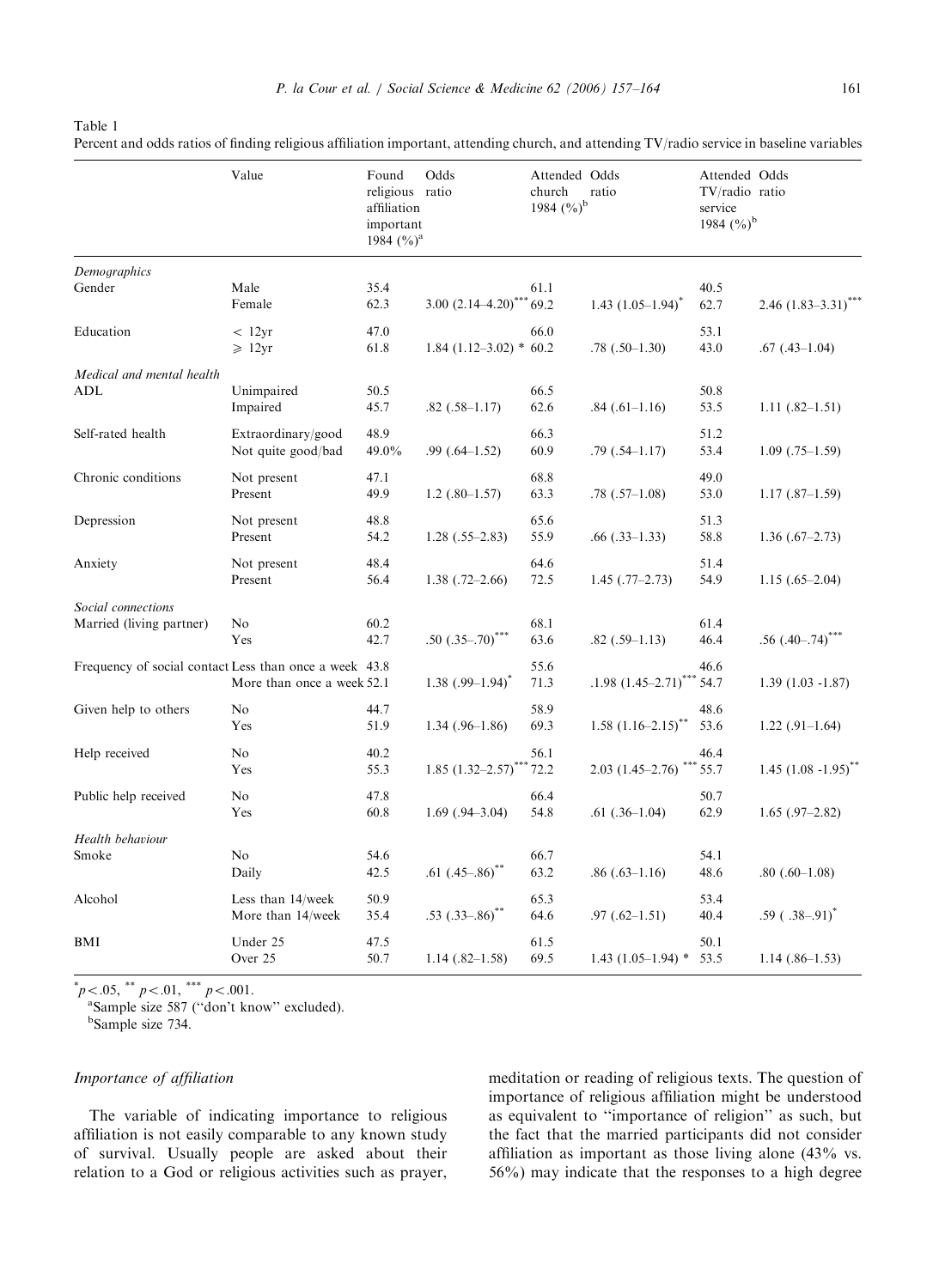<span id="page-5-0"></span>reflected the importance of the social dimensions of religion and not faith or belief as much. This group was the only group to smoke and drink significantly less, why more clear effects could have been expected in relation to the confounders in US samples ([Oman,](#page-7-0) [Kurata, Strawbridge, & Cohen, 2002;](#page-7-0) [Strawbridge,](#page-7-0) [Cohen,](#page-7-0) [& Shema, 2000](#page-7-0)).



Fig. 1. Twenty-year survival and participants finding religious affiliation important. (Unadjusted Kaplan–Meier curves).

#### Church attendance

Our results on church attendance and survival largely replicate the findings and conclusions of studies done in the US [\(Koenig et al., 1999](#page-7-0); [Strawbridge](#page-7-0) [et al., 1997;](#page-7-0) Oman et al., 1998; [Hummer et al., 1999](#page-6-0)), but there are also differences. In the American samples, the cut off-point for high/low church attendance is usually defined as attendance once a week or more. In our study, attendance was counted positive if it was only at religious festivals, i.e. once or twice a year, and our measure probably reflects both religious attitude and religious activity. We did not find associations between church attendance and survival as high as in the study by Koenig et al. (1999) who reports adjusted RH .72 (95% CI .64–.81) in a sample situated in the Bible Belt. Our findings are even a bit lower than in the Californian studies: [Strawbridge et al. \(1997\)](#page-7-0) found adjusted RH .77 (95% CI .64–.93) and Oman et al. (1998) found adjusted RH .76 (95% CI .62–.94), while we have found RH .82 (.68–.97). This probably reflects the relatively lower importance of religion in Denmark, but it also points out that even on a very modest level, church attendance is associated with lower mortality.

The relations between religiosity and longevity are usually discussed by identifying mediation factors, such as better social network, lower levels of anxiety and depression, better health habits, better compliance with

Table 2

Multivariate sequential models to compare hazard ratios (95% CI) of mortality of participants claiming importance of religious affiliation

| Model                                           | Total sample<br>$N = 587$      | Females<br>$N = 296$           | Males<br>$N = 291$ |
|-------------------------------------------------|--------------------------------|--------------------------------|--------------------|
| (1) Importance of religious affiliation only    | $.70(.58 - .85)$ <sup>**</sup> | $.74$ (.56 - .98) <sup>*</sup> | $.89(.69-1.16)$    |
| (2) Model $(1)$ + gender and education          | $.83(.68-.1.01)$               | $.75(.56-99)$                  | $.91(.70-1.20)$    |
| $(3)$ Model $(2)$ + health, physical and mental | $.82$ (.67-1.00)               | $.76(.57-1.02)$                | $.89(.66-1.16)$    |
| (4) Model $(3)$ + social support.               | $.82$ (.67-1.00)               | $.76(.57-1.02)$                | $.82(.62-1.12)$    |
| $(5)$ Model $(4)$ + health behaviour            | $.87$ (.71–1.07)               | $.79(.59-1.07)$                | $.92$ (.68–1.24)   |

 $* p < .05, ** p < .01.$ 

Table 3

Multivariate sequential models to compare hazard ratios (95% CI) of mortality of participants attending church

| Model                                           | Total sample<br>$N = 732$     | Females<br>$N = 367$         | Males<br>$N = 365$ |
|-------------------------------------------------|-------------------------------|------------------------------|--------------------|
| (1) Church attendance only                      | $.73$ (.62–.87) <sup>**</sup> | $.73$ (.57-.95) <sup>*</sup> | $.78(.62-.99)$ *   |
| (2) Model $(1)$ + gender and education          | $.76(.64-91)$                 | $.71(.54-.92)$               | $.80(.63-1.01)$    |
| $(3)$ Model $(2)$ + health, physical and mental | $.78(.66-.93)$ **             | $.71$ (.54–.93)              | $.85(.67-1.09)$    |
| (4) Model $(3)$ + social support.               | $.82$ (.68-.98)               | $.73$ $(.55 - .96)$          | $.91(.71-1.17)$    |
| $(5)$ Model $(4)$ + health behaviour            | $.82(.68-.97)$                | $.73(.55-.97)$               | $.92(.71-1.18)$    |

 $\mu^* p < .05, \mu^* p < .01.$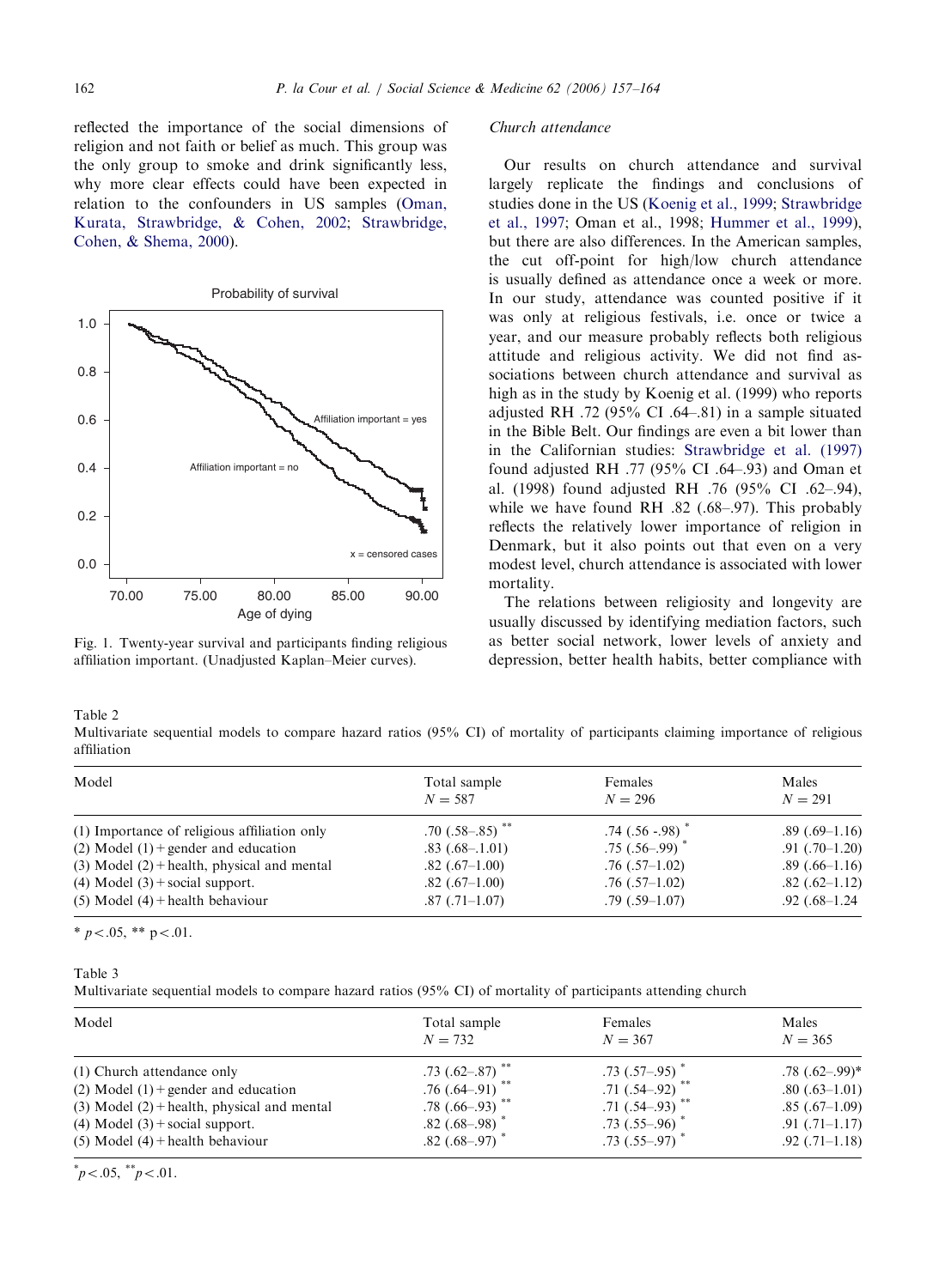<span id="page-6-0"></span>Table 4 Multivariate sequential models to compare hazard ratios (95% CI) of mortality of participants attending religious media

| Model                                           | Total sample $N = 732$ | Females $N = 367$ | Males $N = 365$   |  |
|-------------------------------------------------|------------------------|-------------------|-------------------|--|
| (1) Radio or TV attendance only                 | $.92$ (.78–1.08)       | $.85(.66-1.09)$   | $1.23$ (.98–1.54) |  |
| (2) Model $(1)$ + gender and education          | $1.04(.87-1.23)$       | $.84(.65-1.08)$   | $1.23$ (.98–1.54) |  |
| $(3)$ Model $(2)$ + health, physical and mental | $1.04(.87-1.23)$       | $.85(.67-1.10)$   | $1.22$ (.97-1.54) |  |
| $(4)$ Model $(3)$ + social support              | $1.03(.86 - 1.23)$     | $.86(.66-1.11)$   | $1.19(.93-1.51)$  |  |
| $(5)$ Model $(4)$ + health behaviour            | $1.06$ $(.88-1.26)$    | $.86(.67-1.13)$   | $1.22$ (.96–1.55) |  |

the health care system, lesser stress and better coping resources ([Koenig et al., 2001\)](#page-7-0). The mediating mechanisms are likely to interact [\(Mitchell](#page-7-0) & [Weatherly, 2000](#page-7-0)). In this Danish study the mechanisms of effect seem to be slightly different. There were no significant associations between the health variables and church attendance; we found church attenders significantly more overweight than non-attenders, with no difference in either smoking or drinking behaviour. The positively related variables of church attendance dealt with better social network: church attenders gave more help to others, they received more help from others and they had contact with friends, children or grandchildren more than once a week. Sociability and social network seem to be the main moderating variables of church attendance and survival in this sample.

# Radio and TV church service

There was no significant effect of religious media on survival, but the pattern of gender differences was repeated.

#### Gender considerations

Gender differences were found on all religious variables. Larger positive effects of religious life were found for women and more modest or no effects were found for men. The gender differences are common in all comparable studies, and they are largely unexplained. In a recent study of elderly Americans, [Meisenhelder](#page-7-0) [\(2003\)](#page-7-0) found that health effects of religion were linked to different religious practices for men and women; personal activity as prayer had the greatest positive health impact for men, while improved coping abilities and feelings of importance of religion had greatest effects in women. The present study might suggest that social dimensions are the most important clues to understanding the gender differences in a secular society.

## Limitations of the study

Although this study includes three measures of religiosity, there was no measure of ''religiousness'' as such, which would have strengthened the findings and comparisons with studies from other areas of the world.

For direct comparison, there are also some differences in the measures of background variables; especially we had no standardised measure of depression and anxiety, but had to construct measures from other variables.

However, there are also unique qualities of the data the 20 year follow-up period makes survival mostly an actual fact and not a statistical calculation made from tendencies in the sample. The health variables were based on a comprehensive medical evaluation of chronic diseases, and functional ability was measured by a validated instrument. It was possible to find or construct valid or uniform confounding variables which makes comparisons with the American based studies acceptable and findings reliable. Furthermore, we may have detected a new confounder which could be investigated in further studies: receiving and especially giving help to others may be a mediating variable of religion and health.

#### Reference

- Avlund, K., Damsgaard, M. T., & Holstein, B. E. (1998). Social relations and mortality. An eleven year follow-up study of 70-year-old men and women in Denmark. Social Science & Medicine, 47, 635–643.
- Avlund, K., Kreiner, S., & Schultz-Larsen, K. (1993). Construct validation and the Rasch model: functional ability of healthy elderly people. Scandinavian Journal of Social Medicine, 21, 233–246.
- Avlund, K., Thudium, D., Davidsen, M., & Fuglsang-Sørensen, B. (1995). Are self-ratings of Functional Ability Reliable? Scandinavian Journal of Occupational Therapy, 2, 10–16.
- Helm, H. M., Hays, J. C., Flint, E. P., Koenig, H. G., & Blazer, D. G. (2000). Does private religious activity prolong survival? A six-year follow-up study of 3,851 older adults. Journal of Gerontology, 55A, 400–405.
- Hummer, R. A., Rogers, R. G., Nam, C. B., & Ellison, C. G. (1999). Religious involvement and US adult mortality. Demography, 36, 273–285.
- Idler, E. L., & Kasl, S. (1991). Health perceptions and survival: Do global evaluations of health status really predict mortality? Journal of Gerontology, 46, 55–65.
- Inglehart, R., Basanez, M., Bashkirova, E., Black, A., Diez-Nicolas, J., Esmeret, Y., et. al. (2000). World values surveys and European values surveys, 1981–1984, 1990–1993, and 1995–1997. Ann Arbor: Institute for Social Research, Interuniversity Consortium for Political and Social Research. Ref Type: Data File. [ICPSR version. Ann Arbor].